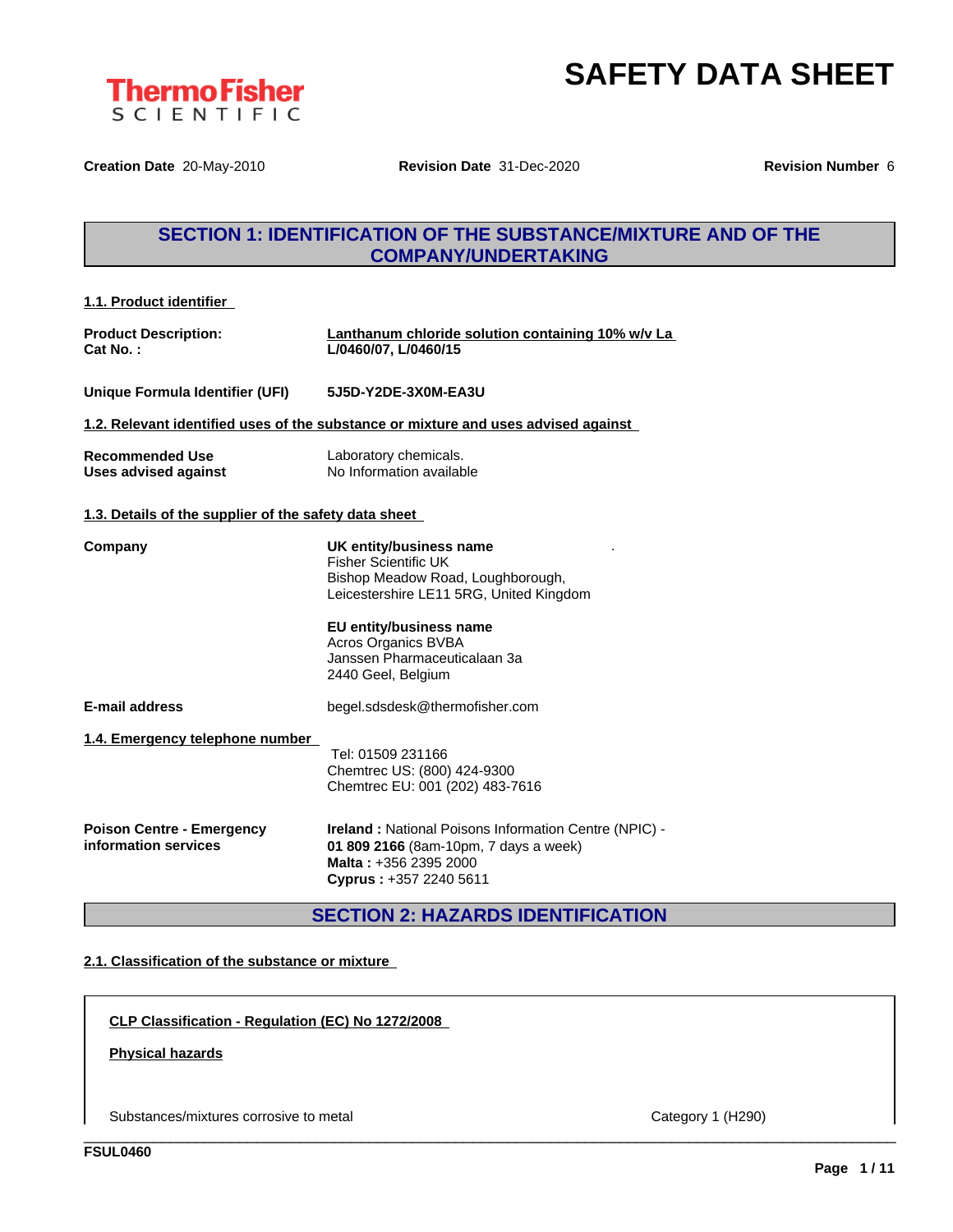$\_$  ,  $\_$  ,  $\_$  ,  $\_$  ,  $\_$  ,  $\_$  ,  $\_$  ,  $\_$  ,  $\_$  ,  $\_$  ,  $\_$  ,  $\_$  ,  $\_$  ,  $\_$  ,  $\_$  ,  $\_$  ,  $\_$  ,  $\_$  ,  $\_$  ,  $\_$  ,  $\_$  ,  $\_$  ,  $\_$  ,  $\_$  ,  $\_$  ,  $\_$  ,  $\_$  ,  $\_$  ,  $\_$  ,  $\_$  ,  $\_$  ,  $\_$  ,  $\_$  ,  $\_$  ,  $\_$  ,  $\_$  ,  $\_$  ,

#### **Health hazards**

Serious Eye Damage/Eye Irritation **Category 1 (H318)**<br>
Skin Sensitization Category 1 (H317)

#### **Environmental hazards**

Chronic aquatic toxicity Category 2 (H411)

Category 1 (H317)

*Full text of Hazard Statements: see section 16*

#### **2.2. Label elements**

Contains Lanthanum Chloride & Hydrochloric acid



**Signal Word Danger**

#### **Hazard Statements**

H290 - May be corrosive to metals

H317 - May cause an allergic skin reaction

- H318 Causes serious eye damage
- H411 Toxic to aquatic life with long lasting effects

#### **Precautionary Statements**

P280 - Wear protective gloves/protective clothing/eye protection/face protection

P302 + P352 - IF ON SKIN: Wash with plenty of soap and water

P305 + P351 + P338 - IF IN EYES: Rinse cautiously with water for several minutes. Remove contact lenses, if present and easy to do. Continue rinsing

P310 - Immediately call a POISON CENTER or doctor/physician

#### **2.3. Other hazards**

### **SECTION 3: COMPOSITION/INFORMATION ON INGREDIENTS**

#### **3.2. Mixtures**

| <b>Component</b>                         | <b>CAS-No</b> | EC-No. | Weight % | CLP Classification - Regulation (EC) No<br>1272/2008                                        |
|------------------------------------------|---------------|--------|----------|---------------------------------------------------------------------------------------------|
| Lanthanum chloride (LaCl3), heptahydrate | 10025-84-0    |        | 26.6     | Met. Corr. 1 (H290)<br>Skin Sens. 1 (H317)<br>Eye Dam. 1 (H318)<br>Aquatic Chronic 2 (H411) |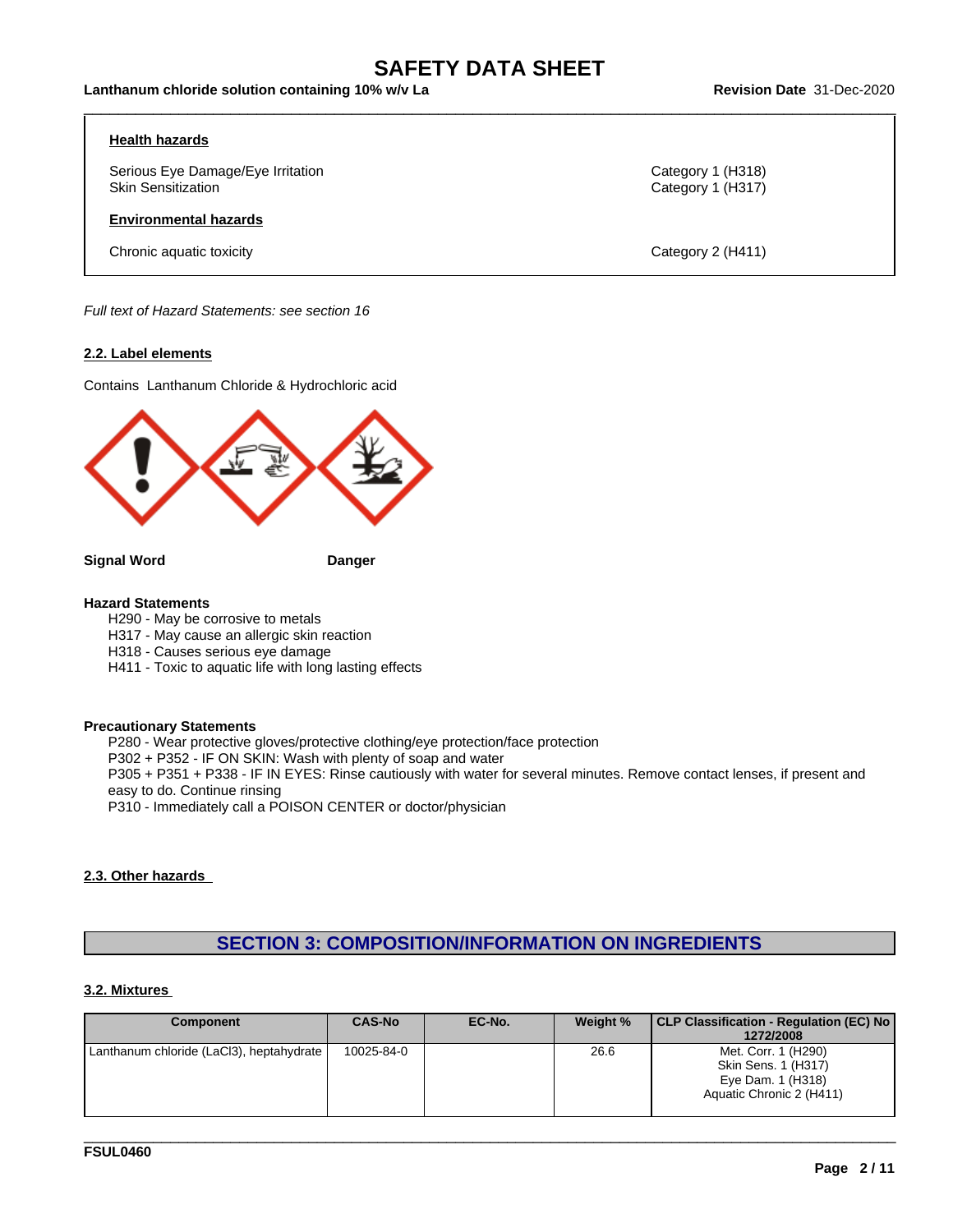#### **Lanthanum chloride solution containing 10% w/v La Revision Date** 31-Dec-2020

| Water             | 7732-18-5 | 231-791-2 | 67.9 |                                                                                      |
|-------------------|-----------|-----------|------|--------------------------------------------------------------------------------------|
| Hydrochloric acid | 7647-01-0 | 231-595-7 | 5.5  | Met. Corr. 1 (H290)<br>Skin Corr. 1B (H314)<br>Eye Dam. 1 (H318)<br>STOT SE 3 (H335) |

| Component         | <b>Specific concentration limits</b><br>(SCL's)                                                                                           | <b>M-Factor</b> | <b>Component notes</b> |
|-------------------|-------------------------------------------------------------------------------------------------------------------------------------------|-----------------|------------------------|
| Hydrochloric acid | Skin Corr. 1B: C>=25%<br>Skin Irrit. 2: 10% <= C< 25%<br>Eye Irrit. 2 :: 10% <= C < 25%<br>STOT SE $3::C>=10\%$<br>Met. Corr. 1:: C>=0.1% |                 |                        |

| วmponents           | Reach<br>∘aistration Number<br>TIL. |  |
|---------------------|-------------------------------------|--|
| Hvdr<br>hloric acid | 19484862-27<br>ำ ค                  |  |

*Full text of Hazard Statements: see section 16*

## **SECTION 4: FIRST AID MEASURES**

#### **4.1. Description of first aid measures**

| <b>General Advice</b>                                            | If symptoms persist, call a physician.                                                                                                              |
|------------------------------------------------------------------|-----------------------------------------------------------------------------------------------------------------------------------------------------|
| <b>Eye Contact</b>                                               | Rinse immediately with plenty of water, also under the eyelids, for at least 15 minutes. Get<br>medical attention.                                  |
| <b>Skin Contact</b>                                              | Wash off immediately with plenty of water for at least 15 minutes. If skin irritation persists,<br>call a physician.                                |
| Ingestion                                                        | Clean mouth with water and drink afterwards plenty of water.                                                                                        |
| <b>Inhalation</b>                                                | Remove to fresh air. If not breathing, give artificial respiration. Get medical attention if<br>symptoms occur.                                     |
| Self-Protection of the First Aider                               | Ensure that medical personnel are aware of the material(s) involved, take precautions to<br>protect themselves and prevent spread of contamination. |
| 4.2. Most important symptoms and effects, both acute and delayed |                                                                                                                                                     |
|                                                                  | Causes severe eye damage. May cause allergic skin reaction. Symptoms of allergic                                                                    |

### **4.3. Indication of any immediate medical attention and special treatment needed**

**Notes to Physician** Treat symptomatically.

## **SECTION 5: FIREFIGHTING MEASURES**

feet, dizziness, lightheadedness, chest pain, muscle pain or flushing

\_\_\_\_\_\_\_\_\_\_\_\_\_\_\_\_\_\_\_\_\_\_\_\_\_\_\_\_\_\_\_\_\_\_\_\_\_\_\_\_\_\_\_\_\_\_\_\_\_\_\_\_\_\_\_\_\_\_\_\_\_\_\_\_\_\_\_\_\_\_\_\_\_\_\_\_\_\_\_\_\_\_\_\_\_\_\_\_\_\_\_\_\_\_

reaction may include rash, itching, swelling, trouble breathing, tingling of the hands and

#### **5.1. Extinguishing media**

#### **Suitable Extinguishing Media**

Water spray, carbon dioxide (CO2), dry chemical, alcohol-resistant foam.

**Extinguishing media which must not be used for safety reasons**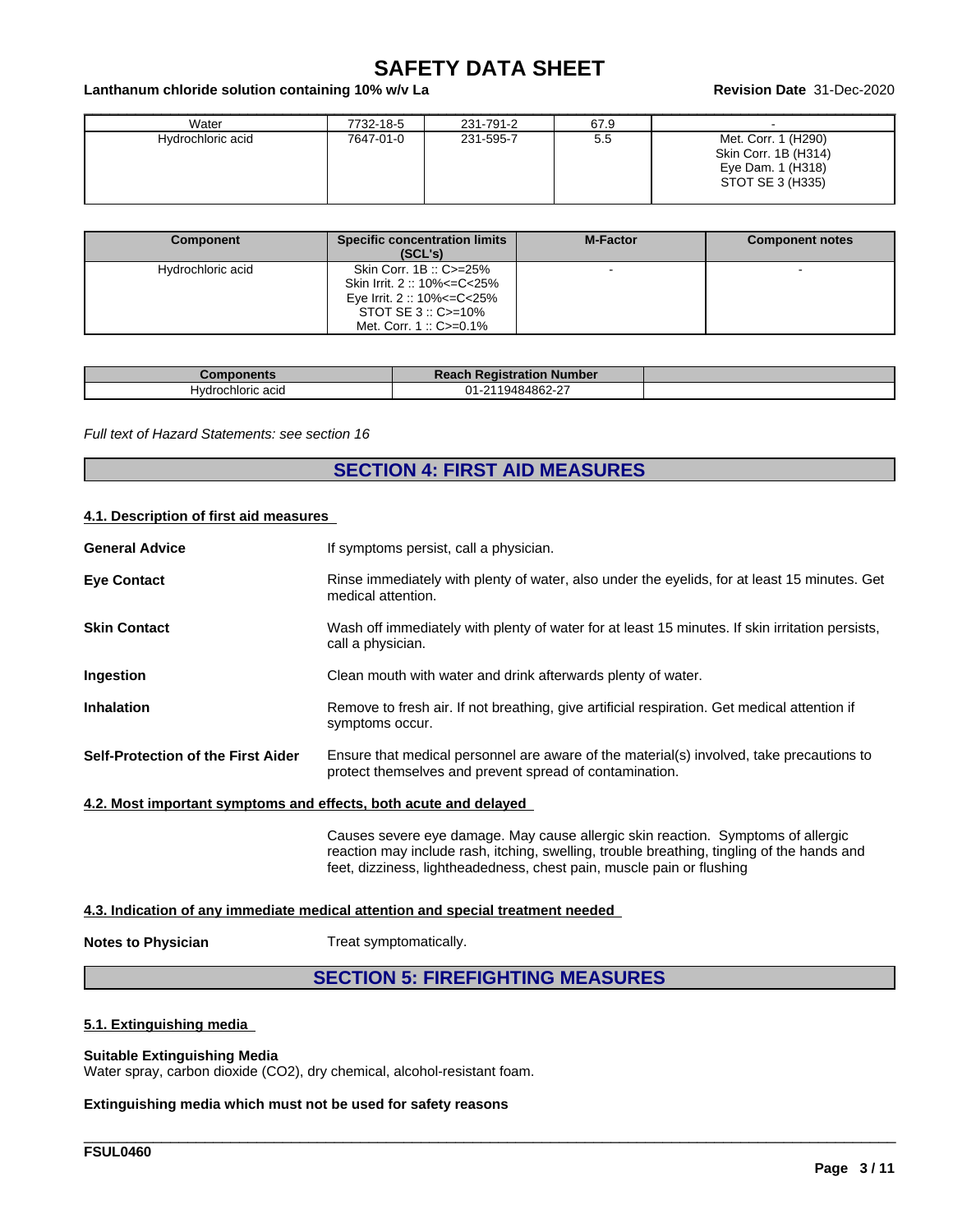$\_$  ,  $\_$  ,  $\_$  ,  $\_$  ,  $\_$  ,  $\_$  ,  $\_$  ,  $\_$  ,  $\_$  ,  $\_$  ,  $\_$  ,  $\_$  ,  $\_$  ,  $\_$  ,  $\_$  ,  $\_$  ,  $\_$  ,  $\_$  ,  $\_$  ,  $\_$  ,  $\_$  ,  $\_$  ,  $\_$  ,  $\_$  ,  $\_$  ,  $\_$  ,  $\_$  ,  $\_$  ,  $\_$  ,  $\_$  ,  $\_$  ,  $\_$  ,  $\_$  ,  $\_$  ,  $\_$  ,  $\_$  ,  $\_$  ,

**Lanthanum chloride solution containing 10% w/v La Revision Date** 31-Dec-2020

No information available.

#### **5.2. Special hazards arising from the substance or mixture**

Keep product and empty container away from heat and sources of ignition.

#### **Hazardous Combustion Products**

Heavy metal oxides, Hydrogen chloride gas.

#### **5.3. Advice for firefighters**

As in any fire, wear self-contained breathing apparatus pressure-demand, MSHA/NIOSH (approved or equivalent) and full protective gear.

### **SECTION 6: ACCIDENTAL RELEASE MEASURES**

#### **6.1. Personal precautions, protective equipment and emergency procedures**

Ensure adequate ventilation. Use personal protective equipment as required.

#### **6.2. Environmental precautions**

Do not flush into surface water or sanitary sewer system. Should not be released into the environment. Do not allow material to contaminate ground water system.

#### **6.3. Methods and material for containment and cleaning up**

Soak up with inert absorbent material. Keep in suitable, closed containers for disposal.

#### **6.4. Reference to other sections**

Refer to protective measures listed in Sections 8 and 13.

### **SECTION 7: HANDLING AND STORAGE**

#### **7.1. Precautions for safe handling**

Wear personal protective equipment/face protection. Ensure adequate ventilation. Avoid ingestion and inhalation. Do not get in eyes, on skin, or on clothing.

#### **Hygiene Measures**

Handle in accordance with good industrial hygiene and safety practice. Keep away from food, drink and animal feeding stuffs. Do not eat, drink or smoke when using this product. Remove and wash contaminated clothing and gloves, including the inside, before re-use. Wash hands before breaks and after work.

#### **7.2. Conditions for safe storage, including any incompatibilities**

Keep containers tightly closed in a dry, cool and well-ventilated place.

| Technical Rules for Hazardous Substances (TRGS) 510 Storage Class (LGK) | Class 12 |
|-------------------------------------------------------------------------|----------|
| (Germany)                                                               |          |

#### **7.3. Specific end use(s)**

Use in laboratories

### **SECTION 8: EXPOSURE CONTROLS/PERSONAL PROTECTION**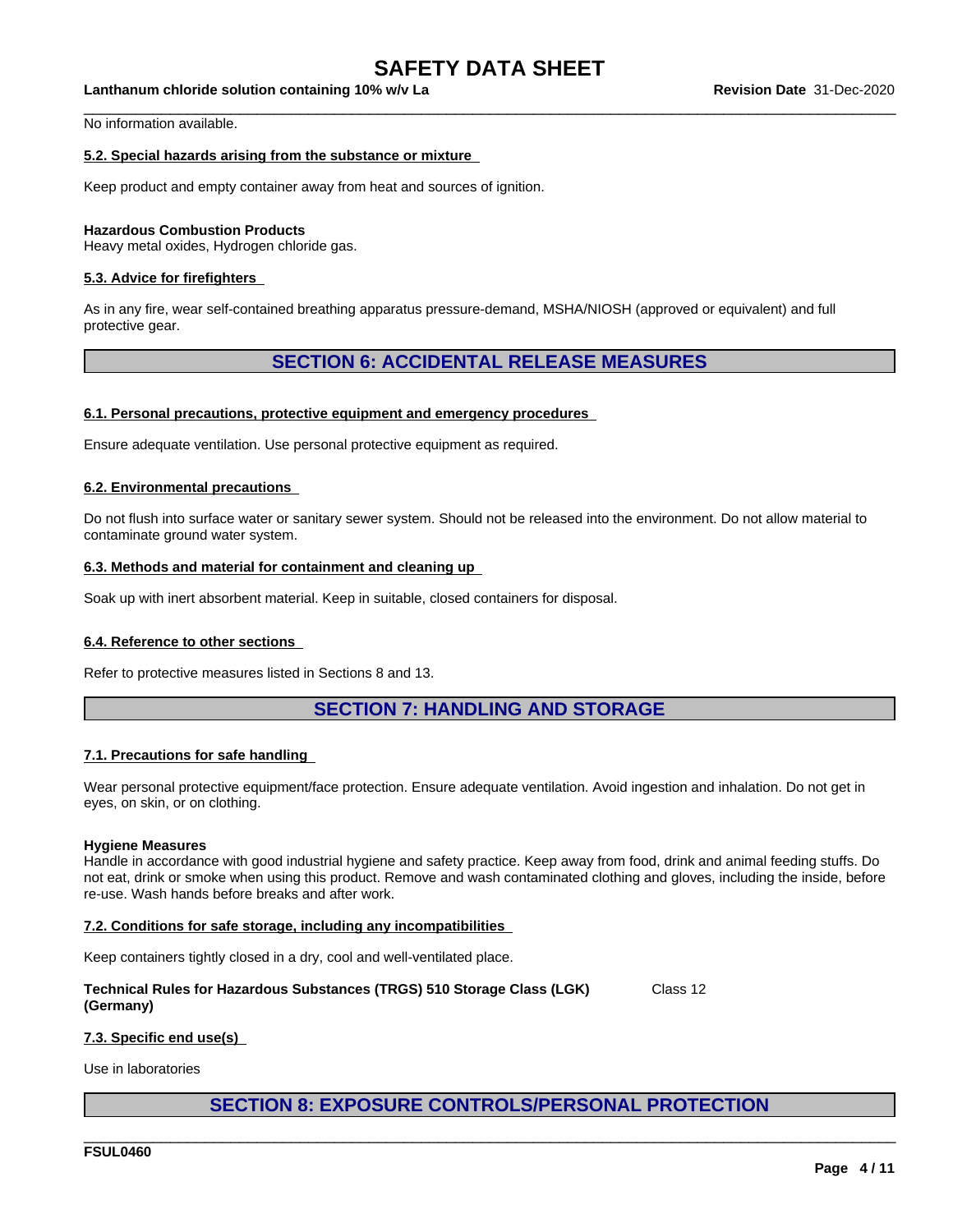$\_$  ,  $\_$  ,  $\_$  ,  $\_$  ,  $\_$  ,  $\_$  ,  $\_$  ,  $\_$  ,  $\_$  ,  $\_$  ,  $\_$  ,  $\_$  ,  $\_$  ,  $\_$  ,  $\_$  ,  $\_$  ,  $\_$  ,  $\_$  ,  $\_$  ,  $\_$  ,  $\_$  ,  $\_$  ,  $\_$  ,  $\_$  ,  $\_$  ,  $\_$  ,  $\_$  ,  $\_$  ,  $\_$  ,  $\_$  ,  $\_$  ,  $\_$  ,  $\_$  ,  $\_$  ,  $\_$  ,  $\_$  ,  $\_$  ,

#### **8.1. Control parameters**

#### **Exposure limits**

List source(s): **EU** - Commission Directive (EU) 2019/1831 of 24 October 2019 establishing a fifth list ofindicative occupational exposure limit values pursuant to Council Directive 98/24/EC and amending Commission Directive 2000/39/EC UK - EH40/2005 Work Exposure Limits, Third edition. Published 2018. **IRE -** 2018 Code of Practice for the Chemical Agents Regulations, Schedule 1. Published by the Health and Safety Authority

| Component         | The United Kinadom                 | <b>European Union</b>                | Ireland                                    |
|-------------------|------------------------------------|--------------------------------------|--------------------------------------------|
| Hydrochloric acid | STEL: 5 ppm 15 min                 | TWA: $5$ ppm $8$ hr                  | TWA: $8 \text{ mg/m}^3$ $8 \text{ hr}$ . F |
|                   | $STEL: 8$ mg/m <sup>3</sup> 15 min | TWA: $8 \text{ mg/m}^3 8 \text{ hr}$ | TWA: 5 ppm 8 hr.                           |
|                   | TWA: 1 ppm 8 hr                    | STEL: 10 ppm 15 min                  | STEL: 10 ppm 15 min                        |
|                   | TWA: 2 mg/m <sup>3</sup> 8 hr      | STEL: $15 \text{ mg/m}^3$ 15 min     | STEL: $15 \text{ mg/m}^3$ 15 min           |

#### **Biological limit values**

This product, as supplied, does not contain any hazardous materials with biological limits established by the region specific regulatory bodies

#### **Monitoring methods**

MDHS 91 Metals and metalloids in workplace air by X-ray fluorescence spectrometry MDHS 99 Metals in air by ICP-AES

#### **Derived No Effect Level (DNEL)** No information available

| Oral<br>Dermal | <b>Route of exposure</b> | Acute effects (local) | <b>Acute effects</b><br>(systemic) | <b>Chronic effects</b><br>(local) | <b>Chronic effects</b><br>(systemic) |
|----------------|--------------------------|-----------------------|------------------------------------|-----------------------------------|--------------------------------------|
|                |                          |                       |                                    |                                   |                                      |
|                |                          |                       |                                    |                                   |                                      |
|                | <b>Inhalation</b>        |                       |                                    |                                   |                                      |

#### **Predicted No Effect Concentration** No information available. **(PNEC)**

#### **8.2. Exposure controls**

#### **Engineering Measures**

Ensure that eyewash stations and safety showers are close to the workstation location. Ensure adequate ventilation, especially in confined areas.

Wherever possible, engineering control measures such as the isolation or enclosure of the process, the introduction of process or equipment changes to minimise release or contact, and the use of properly designed ventilation systems, should be adopted to control hazardous materials at source

#### **Personal protective equipment**

**Eye Protection Goggles** (European standard - EN 166)

**Hand Protection** Protective gloves

| Glove material<br>Natural rubber<br>Nitrile rubber<br>Neoprene<br><b>PVC</b> | <b>Breakthrough time Glove thickness</b><br>See manufacturers<br>recommendations |                       | <b>EU standard</b><br>EN 374 | <b>Glove comments</b><br>(minimum requirement) |
|------------------------------------------------------------------------------|----------------------------------------------------------------------------------|-----------------------|------------------------------|------------------------------------------------|
| Skin and body protection                                                     |                                                                                  | Long sleeved clothing |                              |                                                |

Inspect gloves before use.

Please observe the instructions regarding permeability and breakthrough time which are provided by the supplier of the gloves. (Refer to manufacturer/supplier for information)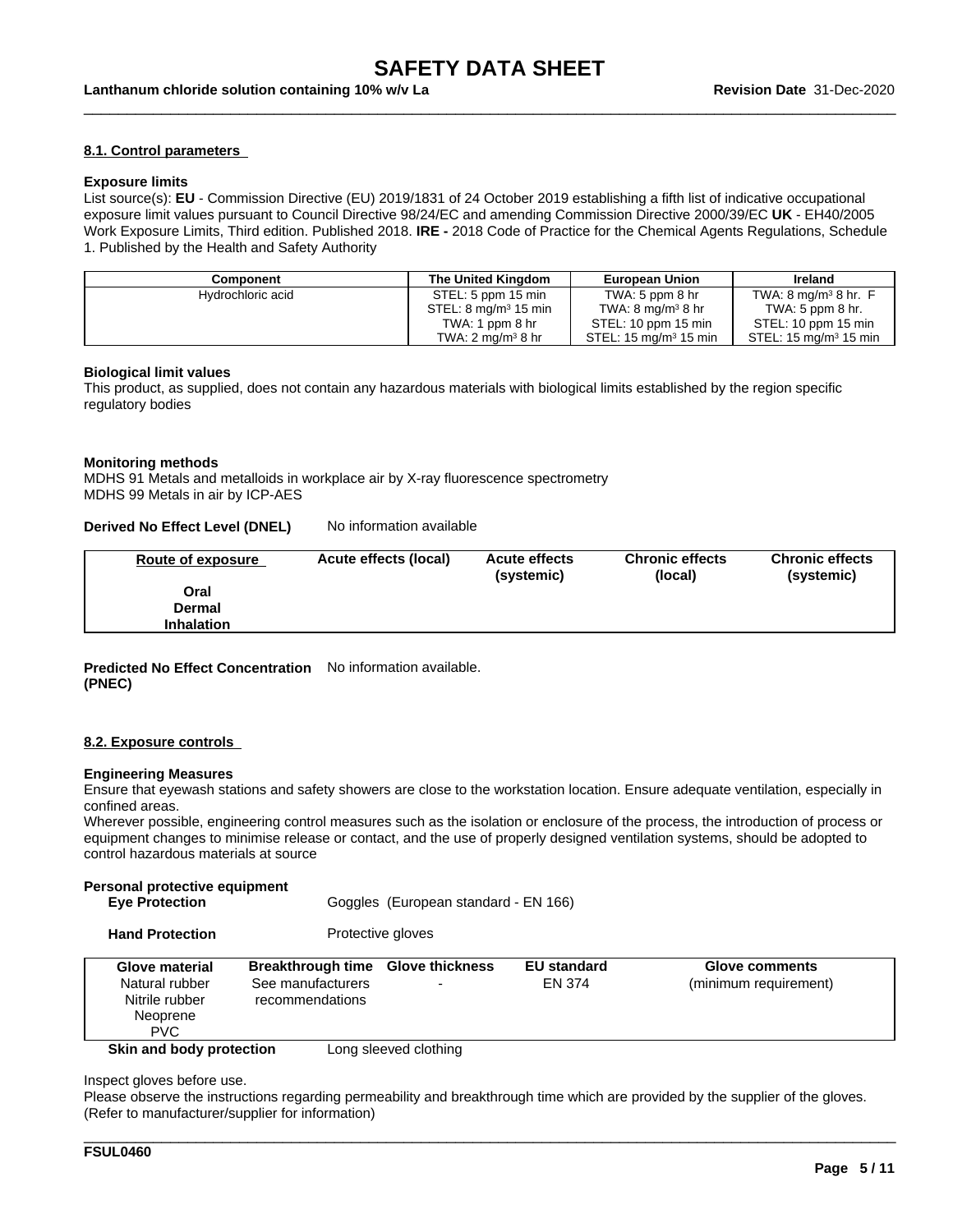$\_$  ,  $\_$  ,  $\_$  ,  $\_$  ,  $\_$  ,  $\_$  ,  $\_$  ,  $\_$  ,  $\_$  ,  $\_$  ,  $\_$  ,  $\_$  ,  $\_$  ,  $\_$  ,  $\_$  ,  $\_$  ,  $\_$  ,  $\_$  ,  $\_$  ,  $\_$  ,  $\_$  ,  $\_$  ,  $\_$  ,  $\_$  ,  $\_$  ,  $\_$  ,  $\_$  ,  $\_$  ,  $\_$  ,  $\_$  ,  $\_$  ,  $\_$  ,  $\_$  ,  $\_$  ,  $\_$  ,  $\_$  ,  $\_$  ,

### **Lanthanum chloride solution containing 10% w/v La Revision Date** 31-Dec-2020

Ensure gloves are suitable for the task: Chemical compatability, Dexterity, Operational conditions, User susceptibility, e.g. sensitisation effects, also take into consideration the specific local conditions under which the product is used, such as the danger of cuts, abrasion.

Remove gloves with care avoiding skin contamination.

| <b>Respiratory Protection</b>          | When workers are facing concentrations above the exposure limit they must use<br>appropriate certified respirators.<br>To protect the wearer, respiratory protective equipment must be the correct fit and be used<br>and maintained properly                                               |
|----------------------------------------|---------------------------------------------------------------------------------------------------------------------------------------------------------------------------------------------------------------------------------------------------------------------------------------------|
| Large scale/emergency use              | Use a NIOSH/MSHA or European Standard EN 136 approved respirator if exposure limits<br>are exceeded or if irritation or other symptoms are experienced<br>Recommended Filter type: Particulates filter conforming to EN 143                                                                 |
| Small scale/Laboratory use             | Use a NIOSH/MSHA or European Standard EN 149:2001 approved respirator if exposure<br>limits are exceeded or if irritation or other symptoms are experienced.<br><b>Recommended half mask:-</b> Particle filtering: EN149:2001<br>When RPE is used a face piece Fit Test should be conducted |
| <b>Environmental exposure controls</b> | Prevent product from entering drains. Do not allow material to contaminate ground water<br>system.                                                                                                                                                                                          |

## **SECTION 9: PHYSICAL AND CHEMICAL PROPERTIES**

#### **9.1. Information on basic physical and chemical properties**

| <b>Physical State</b>                          | Liquid                   |                                          |
|------------------------------------------------|--------------------------|------------------------------------------|
| Appearance                                     | No information available |                                          |
| Odor                                           | No information available |                                          |
| <b>Odor Threshold</b>                          | No data available        |                                          |
| <b>Melting Point/Range</b>                     | No data available        |                                          |
| <b>Softening Point</b>                         | No data available        |                                          |
| <b>Boiling Point/Range</b>                     | No information available |                                          |
| <b>Flammability (liquid)</b>                   | No data available        |                                          |
| <b>Flammability (solid,gas)</b>                | Not applicable           | Liquid                                   |
| <b>Explosion Limits</b>                        | No data available        |                                          |
| <b>Flash Point</b>                             | No information available | <b>Method -</b> No information available |
| <b>Autoignition Temperature</b>                | No data available        |                                          |
| <b>Decomposition Temperature</b>               | No data available        |                                          |
| рH                                             | $\lt$                    |                                          |
| <b>Viscosity</b>                               | No data available        |                                          |
| <b>Water Solubility</b>                        | Miscible                 |                                          |
| Solubility in other solvents                   | No information available |                                          |
| <b>Partition Coefficient (n-octanol/water)</b> |                          |                                          |
| <b>Vapor Pressure</b>                          | No data available        |                                          |
| Density / Specific Gravity                     | No data available        |                                          |
| <b>Bulk Density</b>                            | Not applicable           | Liquid                                   |
| <b>Vapor Density</b>                           | No data available        | $(Air = 1.0)$                            |
| <b>Particle characteristics</b>                | Not applicable (liquid)  |                                          |

**9.2. Other information**

## **SECTION 10: STABILITY AND REACTIVITY**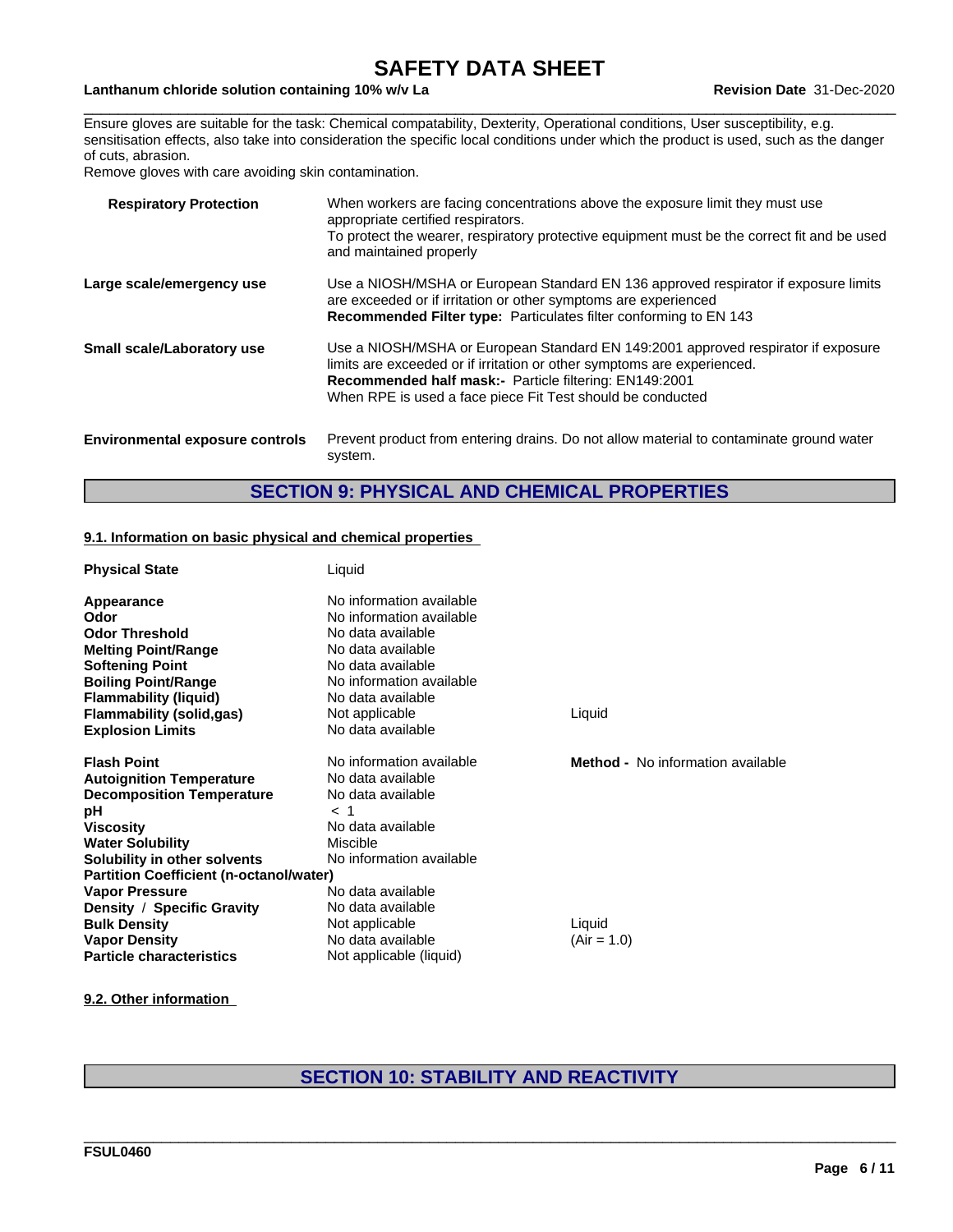$\_$  ,  $\_$  ,  $\_$  ,  $\_$  ,  $\_$  ,  $\_$  ,  $\_$  ,  $\_$  ,  $\_$  ,  $\_$  ,  $\_$  ,  $\_$  ,  $\_$  ,  $\_$  ,  $\_$  ,  $\_$  ,  $\_$  ,  $\_$  ,  $\_$  ,  $\_$  ,  $\_$  ,  $\_$  ,  $\_$  ,  $\_$  ,  $\_$  ,  $\_$  ,  $\_$  ,  $\_$  ,  $\_$  ,  $\_$  ,  $\_$  ,  $\_$  ,  $\_$  ,  $\_$  ,  $\_$  ,  $\_$  ,  $\_$  ,

| 10.1. Reactivity                                              | None known, based on information available                                |
|---------------------------------------------------------------|---------------------------------------------------------------------------|
| 10.2. Chemical stability                                      | Unstable.                                                                 |
| 10.3. Possibility of hazardous reactions                      |                                                                           |
| <b>Hazardous Polymerization</b><br><b>Hazardous Reactions</b> | Hazardous polymerization does not occur.<br>None under normal processing. |
| 10.4. Conditions to avoid                                     | Excess heat.                                                              |
| 10.5. Incompatible materials                                  |                                                                           |

No information available.

**10.6. Hazardous decomposition products**

Heavy metal oxides. Hydrogen chloride gas.

### **SECTION 11: TOXICOLOGICAL INFORMATION**

#### **11.1. Information on hazard classes as defined in Regulation (EC) No 1272/2008**

| <b>Product Information</b> | See actual entry in RTECS for complete information.              |
|----------------------------|------------------------------------------------------------------|
| (a) acute toxicity;        |                                                                  |
| Oral                       | Based on available data, the classification criteria are not met |
| Dermal                     | Based on available data, the classification criteria are not met |
| <b>Inhalation</b>          | Based on available data, the classification criteria are not met |

#### **Toxicology data for the components**

| Component         | LD50 Oral                                            | <b>LD50 Dermal</b>          | <b>LC50 Inhalation</b>     |
|-------------------|------------------------------------------------------|-----------------------------|----------------------------|
| Water             |                                                      |                             |                            |
| Hvdrochloric acid | . Rat :<br>238<br>- 277<br>mg/kg<br>. . <i>. .</i> . | ' Rabbit )<br>· 5010 mg/kg( | Rat)<br>$.68 \text{ mg/L}$ |

\_\_\_\_\_\_\_\_\_\_\_\_\_\_\_\_\_\_\_\_\_\_\_\_\_\_\_\_\_\_\_\_\_\_\_\_\_\_\_\_\_\_\_\_\_\_\_\_\_\_\_\_\_\_\_\_\_\_\_\_\_\_\_\_\_\_\_\_\_\_\_\_\_\_\_\_\_\_\_\_\_\_\_\_\_\_\_\_\_\_\_\_\_\_

- **(b) skin corrosion/irritation;** No data available
- **(c) serious eye damage/irritation;** Category 1

**(d) respiratory or skin sensitization; Respiratory** No data available **Skin** Category 1 May cause sensitization by skin contact **(e) germ cell mutagenicity;** No data available **(f) carcinogenicity;** No data available There are no known carcinogenic chemicals in this product **(g) reproductive toxicity;** No data available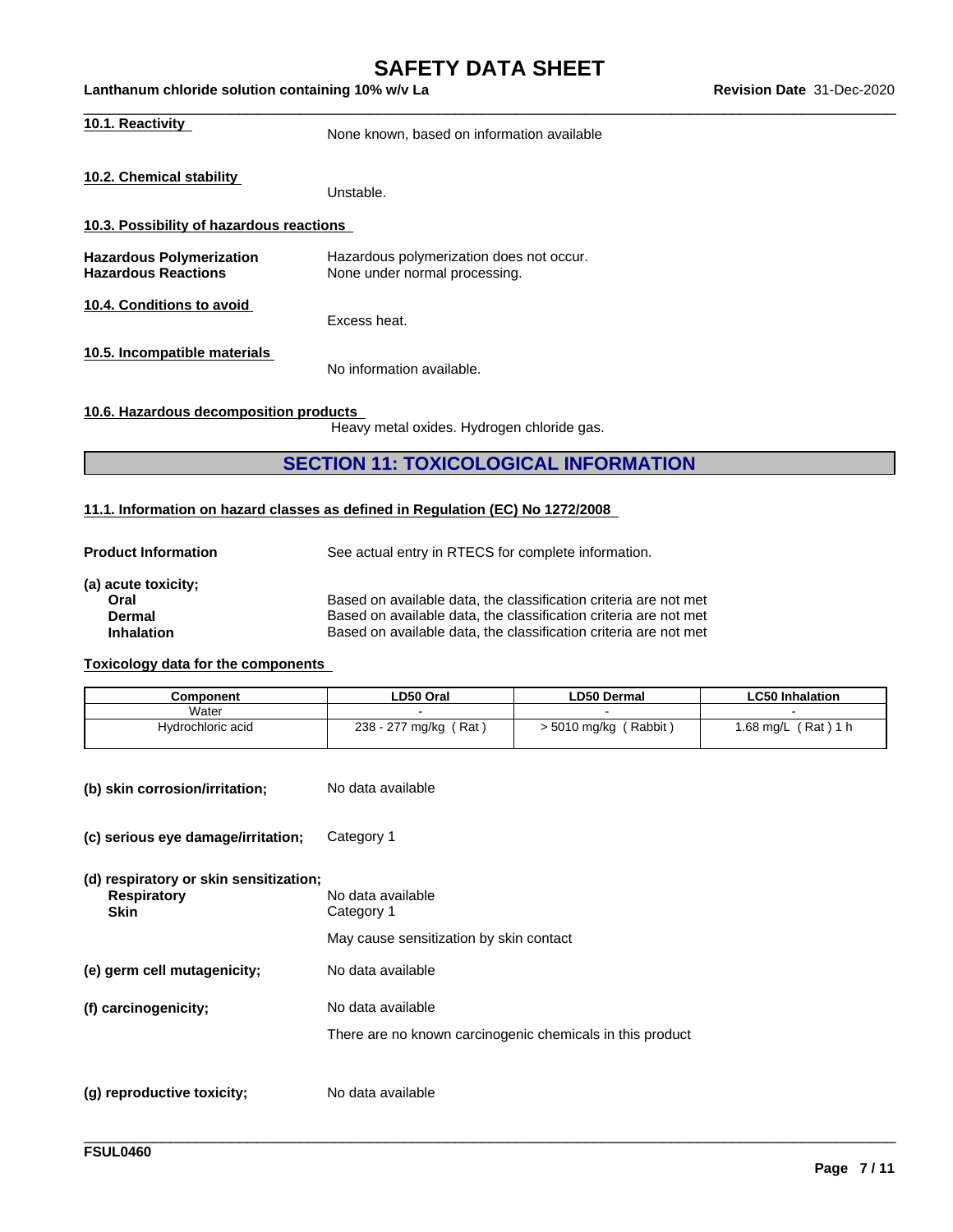$\_$  ,  $\_$  ,  $\_$  ,  $\_$  ,  $\_$  ,  $\_$  ,  $\_$  ,  $\_$  ,  $\_$  ,  $\_$  ,  $\_$  ,  $\_$  ,  $\_$  ,  $\_$  ,  $\_$  ,  $\_$  ,  $\_$  ,  $\_$  ,  $\_$  ,  $\_$  ,  $\_$  ,  $\_$  ,  $\_$  ,  $\_$  ,  $\_$  ,  $\_$  ,  $\_$  ,  $\_$  ,  $\_$  ,  $\_$  ,  $\_$  ,  $\_$  ,  $\_$  ,  $\_$  ,  $\_$  ,  $\_$  ,  $\_$  ,

**Lanthanum chloride solution containing 10% w/v La Revision Date** 31-Dec-2020

| (h) STOT-single exposure;          | No data available                                                                                                                                                                                                            |
|------------------------------------|------------------------------------------------------------------------------------------------------------------------------------------------------------------------------------------------------------------------------|
| (i) STOT-repeated exposure;        | No data available                                                                                                                                                                                                            |
| <b>Target Organs</b>               | No information available.                                                                                                                                                                                                    |
| (j) aspiration hazard;             | No data available                                                                                                                                                                                                            |
| delayed                            | Symptoms / effects, both acute and Symptoms of allergic reaction may include rash, itching, swelling, trouble breathing, tingling<br>of the hands and feet, dizziness, lightheadedness, chest pain, muscle pain or flushing. |
| 11.2. Information on other hazards |                                                                                                                                                                                                                              |

**Endocrine Disrupting Properties** Assess endocrine disrupting properties for human health. This product does not contain any known or suspected endocrine disruptors.

## **SECTION 12: ECOLOGICAL INFORMATION**

## **12.1. Toxicity**

**Ecotoxicity effects** Do not allow material to contaminate ground water system. Toxic to aquatic organisms, may cause long-term adverse effects in the aquatic environment. The product contains following substances which are hazardous for the environment.

| <b>Component</b>                         | <b>Freshwater Fish</b>       | <b>Water Flea</b>       | <b>Freshwater Algae</b> |
|------------------------------------------|------------------------------|-------------------------|-------------------------|
| Lanthanum chloride (LaCl3), heptahydrate |                              | $0.0432$ mg/l (48h)     |                         |
| Hydrochloric acid                        | 282 mg/L LC50 96 h Gambusia  | 56mg/L EC50 72h Daphnia |                         |
|                                          | affinis                      |                         |                         |
|                                          | mg/L LC50 48 h Leucscus idus |                         |                         |

| 'nп<br>----<br>ш                 | <br>MI | -- -<br>. |
|----------------------------------|--------|-----------|
| acıc<br>H۷<br>unric<br>'o'r<br>. |        |           |

| 12.2. Persistence and degradability                                                | Product contains heavy metals. Discharge into the environment must be avoided. Special<br>pre-treatment is necessary                                           |
|------------------------------------------------------------------------------------|----------------------------------------------------------------------------------------------------------------------------------------------------------------|
| <b>Persistence</b>                                                                 | May persist, based on information available.                                                                                                                   |
| Degradation in sewage<br>treatment plant                                           | Contains substances known to be hazardous to the environment or not degradable in waste<br>water treatment plants.                                             |
| 12.3. Bioaccumulative potential                                                    | May have some potential to bioaccumulate                                                                                                                       |
| 12.4. Mobility in soil                                                             | The product is water soluble, and may spread in water systems. Will likely be mobile in the<br>environment due to its water solubility. Highly mobile in soils |
| 12.5. Results of PBT and vPvB<br>assessment                                        | No data available for assessment.                                                                                                                              |
| 12.6. Endocrine disrupting<br>properties<br><b>Endocrine Disruptor Information</b> | This product does not contain any known or suspected endocrine disruptors                                                                                      |

\_\_\_\_\_\_\_\_\_\_\_\_\_\_\_\_\_\_\_\_\_\_\_\_\_\_\_\_\_\_\_\_\_\_\_\_\_\_\_\_\_\_\_\_\_\_\_\_\_\_\_\_\_\_\_\_\_\_\_\_\_\_\_\_\_\_\_\_\_\_\_\_\_\_\_\_\_\_\_\_\_\_\_\_\_\_\_\_\_\_\_\_\_\_

### **12.7. Other adverse effects**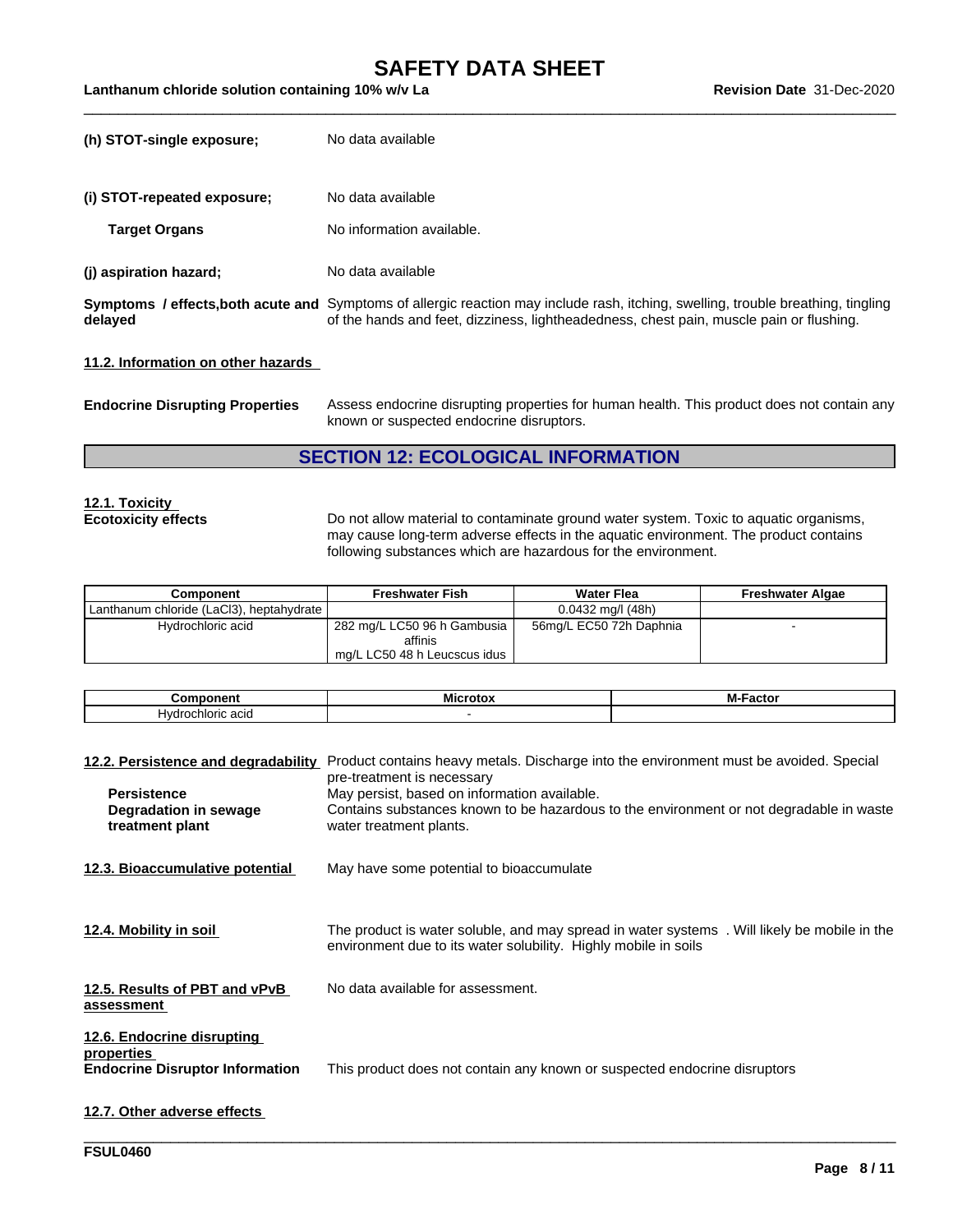### **Lanthanum chloride solution containing 10% w/v La Revision Date** 31-Dec-2020

| <b>Persistent Organic Pollutant</b> | This product does not contain any known or suspected substance |
|-------------------------------------|----------------------------------------------------------------|
| <b>Ozone Depletion Potential</b>    | This product does not contain any known or suspected substance |

## **SECTION 13: DISPOSAL CONSIDERATIONS**

#### **13.1. Waste treatment methods**

| <b>Waste from Residues/Unused</b><br><b>Products</b> | Waste is classified as hazardous. Dispose of in accordance with the European Directives<br>on waste and hazardous waste. Dispose of in accordance with local regulations.                                                                                                       |
|------------------------------------------------------|---------------------------------------------------------------------------------------------------------------------------------------------------------------------------------------------------------------------------------------------------------------------------------|
| <b>Contaminated Packaging</b>                        | Dispose of this container to hazardous or special waste collection point.                                                                                                                                                                                                       |
| European Waste Catalogue (EWC)                       | According to the European Waste Catalog, Waste Codes are not product specific, but<br>application specific.                                                                                                                                                                     |
| <b>Other Information</b>                             | Do not flush to sewer. Waste codes should be assigned by the user based on the<br>application for which the product was used. Do not empty into drains. Solutions with low<br>pH-value must be neutralized before discharge. Do not let this chemical enter the<br>environment. |

### **SECTION 14: TRANSPORT INFORMATION**

#### **IMDG/IMO**

| 14.1. UN number<br>14.2. UN proper shipping name<br>14.3. Transport hazard class(es)<br>14.4. Packing group | <b>UN1789</b><br><b>HYDROCHLORIC ACID SOLUTION</b><br>8<br>III                                           |
|-------------------------------------------------------------------------------------------------------------|----------------------------------------------------------------------------------------------------------|
| <u>ADR_</u>                                                                                                 |                                                                                                          |
| 14.1. UN number<br>14.2. UN proper shipping name<br>14.3. Transport hazard class(es)<br>14.4. Packing group | <b>UN1789</b><br><b>HYDROCHLORIC ACID SOLUTION</b><br>8<br>Ш                                             |
| IATA                                                                                                        |                                                                                                          |
| 14.1. UN number<br>14.2. UN proper shipping name<br>14.3. Transport hazard class(es)<br>14.4. Packing group | <b>UN1789</b><br><b>HYDROCHLORIC ACID SOLUTION</b><br>8<br>Ш                                             |
| 14.5. Environmental hazards                                                                                 | Dangerous for the environment<br>Product is a marine pollutant according to the criteria set by IMDG/IMO |
| 14.6. Special precautions for user                                                                          | No special precautions required                                                                          |
| 14.7. Maritime transport in bulk<br>according to IMO instruments                                            | Not applicable, packaged goods                                                                           |

## **SECTION 15: REGULATORY INFORMATION**

#### **15.1. Safety, health and environmental regulations/legislation specific for the substance or mixture**

#### **International Inventories**

X = listed, Europe (EINECS/ELINCS/NLP), U.S.A. (TSCA), Canada (DSL/NDSL), Philippines (PICCS), China (IECSC), Japan (ENCS), Australia (AICS), Korea (ECL).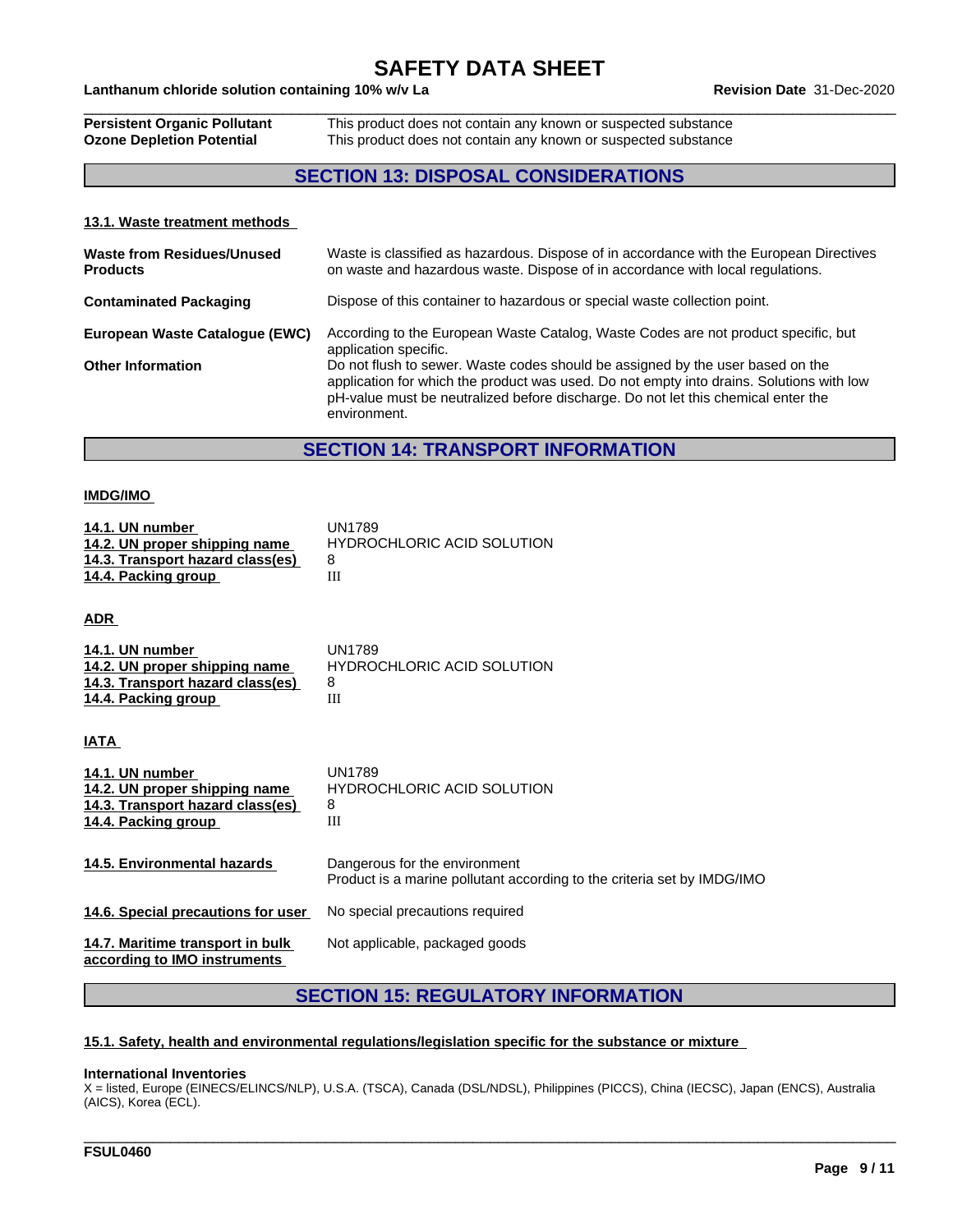$\_$  ,  $\_$  ,  $\_$  ,  $\_$  ,  $\_$  ,  $\_$  ,  $\_$  ,  $\_$  ,  $\_$  ,  $\_$  ,  $\_$  ,  $\_$  ,  $\_$  ,  $\_$  ,  $\_$  ,  $\_$  ,  $\_$  ,  $\_$  ,  $\_$  ,  $\_$  ,  $\_$  ,  $\_$  ,  $\_$  ,  $\_$  ,  $\_$  ,  $\_$  ,  $\_$  ,  $\_$  ,  $\_$  ,  $\_$  ,  $\_$  ,  $\_$  ,  $\_$  ,  $\_$  ,  $\_$  ,  $\_$  ,  $\_$  ,

#### **Lanthanum chloride solution containing 10% w/v La Revision Date** 31-Dec-2020

| <b>Component</b>            | <b>EINECS</b> | <b>ELINCS</b>            | <b>NLP</b> | <b>TSCA</b> | <b>DSL</b> | <b>NDSL</b> | <b>PICCS</b> | <b>ENCS</b> | <b>IECSC</b> | <b>AICS</b> | <b>KECL</b>              |
|-----------------------------|---------------|--------------------------|------------|-------------|------------|-------------|--------------|-------------|--------------|-------------|--------------------------|
| Lanthanum chloride (LaCl3), | $\sim$        |                          |            |             |            |             |              | -           |              | ⌒           | $\overline{\phantom{0}}$ |
| heptahydrate                |               |                          |            |             |            |             |              |             |              |             |                          |
| Water                       | 231-791-2     | $\overline{\phantom{a}}$ |            |             |            |             |              | ↗           |              |             | KE-3540                  |
|                             |               |                          |            |             |            |             |              |             |              |             |                          |
| Hydrochloric acid           | 231-595-7     | $\overline{\phantom{a}}$ |            |             | ⌒          |             |              | $\lambda$   |              |             | KE-2018                  |
|                             |               |                          |            |             |            |             |              |             |              |             |                          |

| Component         | Seveso III Directive (2012/18/EC) - Qualifying<br>Quantities for Maior Accident Notification | Seveso III Directive (2012/18/EC) - Qualifying Quantities<br>for Safety Report Requirements |
|-------------------|----------------------------------------------------------------------------------------------|---------------------------------------------------------------------------------------------|
| Hvdrochloric acid | 25 tonne                                                                                     | 250 tonne                                                                                   |

#### Regulation (EC) No 649/2012 of the European Parliament and of the Council of 4 July 2012 concerning the export and **import of dangerous chemicals**

Not applicable

#### **National Regulations**

**WGK Classification** Water endangering class = 1 (self classification)

| componen'.            | <br>Water<br>$-$<br><br>`VwVwS.<br>ermanvث<br><b>Classificatio</b> | Class<br>_uft<br>Germany<br>ΤΔ. |
|-----------------------|--------------------------------------------------------------------|---------------------------------|
| acid<br>H∨dr<br>าเดฑด | WGK                                                                |                                 |

**UK** - Take note of Control of Substances Hazardous to Health Regulations (COSHH) 2002 and 2005 Amendment

#### **15.2. Chemical safety assessment**

Chemical Safety Assessment/Reports (CSA/CSR) are not required for mixtures

### **SECTION 16: OTHER INFORMATION**

#### **Full text of H-Statements referred to undersections 2 and 3**

H290 - May be corrosive to metals

H317 - May cause an allergic skin reaction

H318 - Causes serious eye damage

H411 - Toxic to aquatic life with long lasting effects

H314 - Causes severe skin burns and eye damage

H335 - May cause respiratory irritation

#### **Legend**

| <b>CAS</b> - Chemical Abstracts Service                                                                                      | <b>TSCA</b> - United States Toxic Substances Control Act Section 8(b) |
|------------------------------------------------------------------------------------------------------------------------------|-----------------------------------------------------------------------|
|                                                                                                                              | Inventory                                                             |
| EINECS/ELINCS - European Inventory of Existing Commercial Chemical DSL/NDSL - Canadian Domestic Substances List/Non-Domestic |                                                                       |
| Substances/EU List of Notified Chemical Substances                                                                           | Substances List                                                       |
| <b>PICCS</b> - Philippines Inventory of Chemicals and Chemical Substances                                                    | <b>ENCS</b> - Japanese Existing and New Chemical Substances           |
| <b>IECSC</b> - Chinese Inventory of Existing Chemical Substances                                                             | <b>AICS</b> - Australian Inventory of Chemical Substances             |
| <b>KECL</b> - Korean Existing and Evaluated Chemical Substances                                                              | NZIoC - New Zealand Inventory of Chemicals                            |
|                                                                                                                              |                                                                       |
| <b>WEL</b> - Workplace Exposure Limit                                                                                        | <b>TWA</b> - Time Weighted Average                                    |
| <b>ACGIH</b> - American Conference of Governmental Industrial Hygienists                                                     | <b>IARC</b> - International Agency for Research on Cancer             |
| <b>DNEL</b> - Derived No Effect Level                                                                                        | Predicted No Effect Concentration (PNEC)                              |
| <b>RPE</b> - Respiratory Protective Equipment                                                                                | LD50 - Lethal Dose 50%                                                |
| <b>LC50</b> - Lethal Concentration 50%                                                                                       | <b>EC50</b> - Effective Concentration 50%                             |
| <b>NOEC</b> - No Observed Effect Concentration                                                                               | <b>POW</b> - Partition coefficient Octanol: Water                     |
| <b>PBT</b> - Persistent, Bioaccumulative, Toxic                                                                              | <b>vPvB</b> - very Persistent, very Bioaccumulative                   |